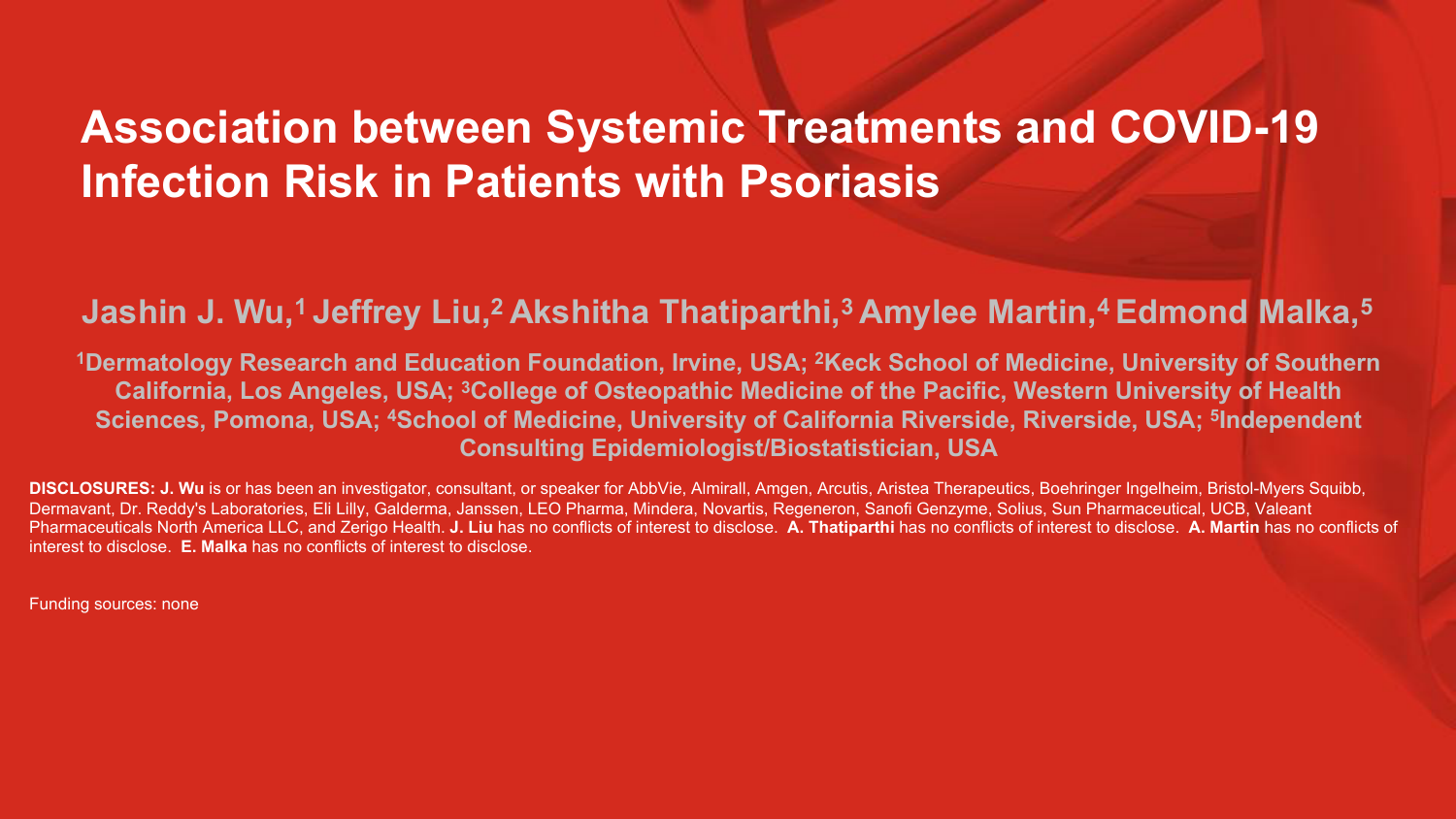# **BACKGROUND, OBJECTIVE, AND PATIENTS**

#### **Background**

- Psoriasis affects 2.8% of the adult population<sup>1</sup>; Psoriasis patients may have a higher risk of serious infection and more commonly display risk factors for more severe COVID-19 pneumonia such as obesity, and diabetes<sup>2-3</sup>.
- Systemic therapies for moderate-to-severe psoriasis have been linked to increased risk of upper respiratory tract viral infection4.
- It is uncertain if having psoriasis itself, having comorbidities associated with psoriasis, or systemic treatments for psoriasis explain this association.
- The Symphony dataset is one of the largest existing repositories of patient-level integrated data, covering 92% of retail pharmacy claims, >280 million patients, >1.8 million prescribers and >16,000 health plans.

### **Objective**

- 1. To assess risk of incident COVID-19 infection in adult psoriasis patients compared to the general population.
- 2. To assess risk of incident COVID-19 infection in adult psoriasis patients treated with systemic therapies compared to patients on topical therapies.

#### **Key Inclusion Criteria**

- § At least 2 *ICD-10* codes for psoriasis or psoriatic arthritis (L40.x) between May 1, 2019, and January 1, 2020 (n=167,027)
- Allowed concomitant therapy: oral systemic agents and biologics; most proximal treatment was selected for cohort categorization.
- § General population controls selected in 1:6 ratio (n=1,002,162).

### **Key Exclusion Criteria** X

- Under the age of 20
- § Enrolled after the index date, January 1st, 2020

1 Liu J, Thatiparthi A, Martin A, Egeberg A, Wu JJ. Prevalence of psoriasis among adults in the US 2009-2010 and 2013-2014 National Health and Nutrition Examination Surveys. J Am Acad Dermatol. 2021 Mar;84(3):767-769. 2. G P et al. The impact of the COVID-19 pandemic on patients with chronic plaque psoriasis being treated with biological therapy: the Northern Italy experience. Br J Dermatol. 2020;183(2):373-374. 3. Amin M, Lee EB, Tsai TF, W Psoriasis and Co-morbidity. Acta Derm Venereol. 2020 Jan 30;100(3):adv00033. 4. Wan MT, Shin DB, Winthrop KL, Gelfand JM. The risk of respiratory tract infections and symptoms in psoriasis patients treated with interleukin pathway-inhibiting biologics: A meta-estimate of pivotal trials relevant to decision making during the COVID-19 pandemic. *J Am Acad Dermatol*. 2020;83(2):677-679. doi:10.1016/j.jaad.2020.05.035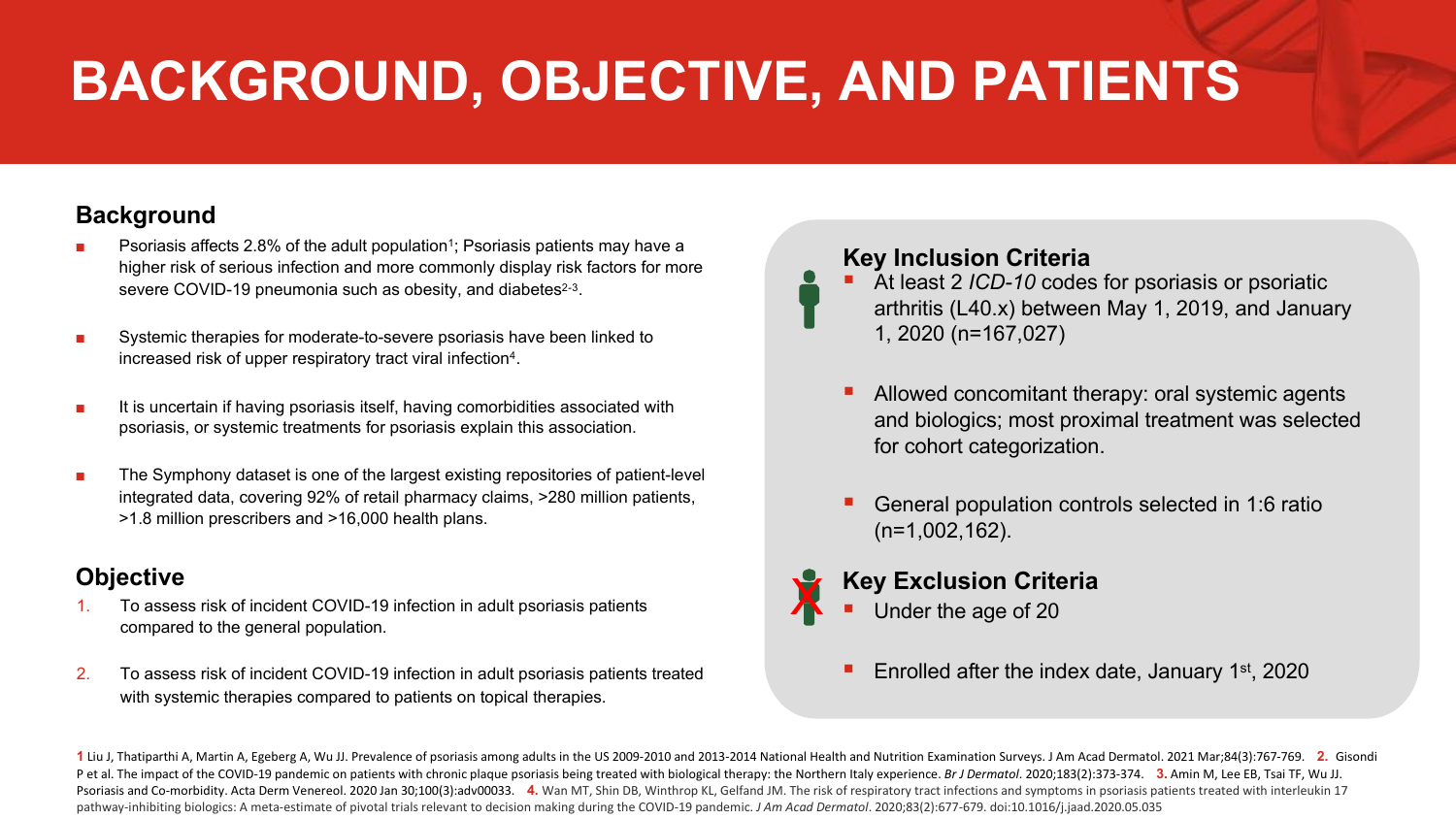# **STUDY DESIGN AND ANALYSES**

### **Study Design,** (CORONAVIRUSHUB-00060-R1)



- Patients with psoriasis were classified as receiving topical agents only if the patients never received a code consistent with moderate-to-severe disease (i.e. treatment with acitretin, methotrexate, cyclosporine, apremilast or any biologic
- Patients who received any biologic were analyzed as the biologic cohort, stratified by class, regardless of use combined with any oral agent.
- The biologic-naïve patients who received oral agents were stratified by medication class into acitretin, cyclosporine, methotrexate, and apremilast cohorts

### **Analyses**

- § Prespecified outcome of incident COVID infection include the number of participants who received a medical code (U07.1) consistent with this diagnosis during follow-up.
- 1. Demographic and clinical characteristics of the 3 PsO cohorts (topical, oral, biologic) and controls were summarized by frequency for categorical variables and mean for continuous variables.
- Poisson regression was used to examine the incidence rates of COVID in psoriasis patients and controls. Age and sex-adjusted incidence rates were compared pairwise between the 3 PsO cohorts and controls with adjusted incidence rate ratios (aIRR).
- 3. Multivariable logistic regression was used to examine the association between psoriasis and COVID infection with adjusted odds ratios (aOR). Subset analyses was performed on the total PsO cohort.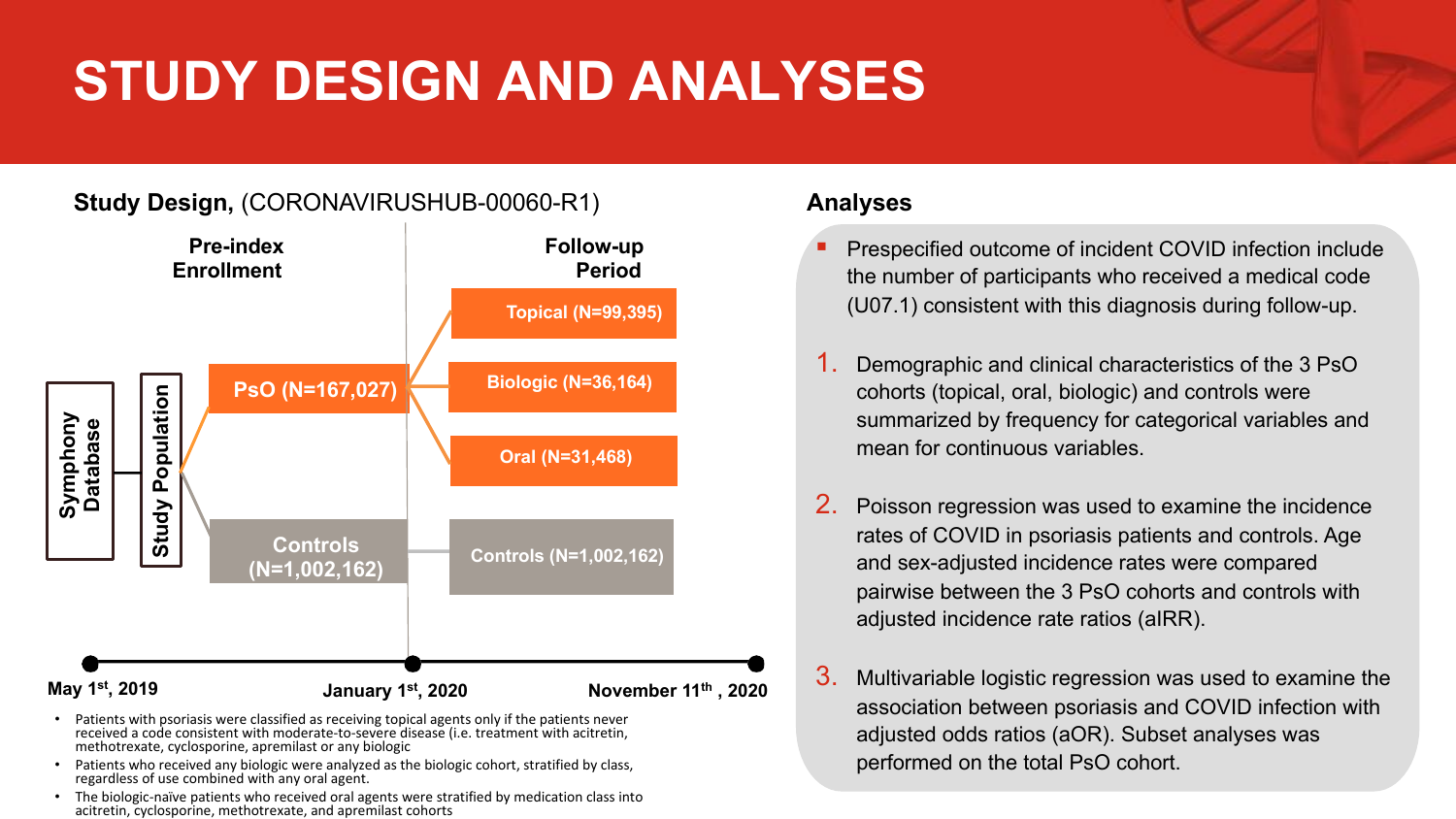### **1. RESULTS: BASELINE CHARACTERISTICS**

#### **Baseline Demographics and Disease Characteristics Treatments Received**

|                                            | <b>Psoriasis</b><br>$(n=167,027)$ | <b>No Psoriasis</b><br>$(n=1,002,162)$ | <b>Total</b><br>$(n=1, 169, 189)$ |
|--------------------------------------------|-----------------------------------|----------------------------------------|-----------------------------------|
| Female sex. No (%)                         | 89,302 (53.5)                     | 557,690 (55.7)                         | 646,992 (55.3)                    |
| Age, mean (SD), y                          | 58.1 (13.6)                       | 57.7(16.1)                             | 57.7(15.7)                        |
| <b>Race. No (%)</b>                        |                                   |                                        |                                   |
| <b>Caucasian</b>                           | 132,036 (79.1)                    | 748,490 (74.7)                         | 880,526 (75.3)                    |
| <b>Hispanic</b>                            | 15,568 (9.3)                      | 90,413 (9.0)                           | 105,981 (9.1)                     |
| <b>African American</b>                    | 13,848 (8.3)                      | 130,392 (13.0)                         | 144,240 (12.3)                    |
| Asian                                      | 2,894(1.7)                        | 17,171(1.7)                            | 20,065 (1.7)                      |
| Other                                      | 2,681(1.6)                        | 15,696 (1.6)                           | 18,377 (1.6)                      |
| <b>COVID-19 risk factors No.</b><br>$(\%)$ |                                   |                                        |                                   |
| <b>Congestive heart</b><br>failure         | 10,354(6.2)                       | 48,025 (4.8)                           | 58,379 (5.0)                      |
| <b>Type-2 Diabetes</b><br>mellitus         | 37,975 (22.7)                     | 158,987 (15.9)                         | 196,962 (16.9)                    |
| <b>Obesity</b>                             | 44,557 (26.7)                     | 145, 347 (14.5)                        | 189,904 (16.2)                    |
| <b>COPD</b>                                | 16,514(9.9)                       | 64,145(6.4)                            | 80,659 (6.9)                      |
| <b>Psoriasis treatment</b>                 |                                   |                                        |                                   |
| <b>Topical</b>                             | 99,395 (59.5)                     | <b>NA</b>                              | <b>NA</b>                         |
| Oral                                       | 31,468 (18.8)                     | <b>NA</b>                              | <b>NA</b>                         |
| <b>Biologics</b>                           | 36,164 (21.7)                     | <b>NA</b>                              | <b>NA</b>                         |

|                                                     | <b>Oral Cohort</b><br>$(n=31,468)$ | <b>Biologics</b><br>$(n=36, 164)$ | <b>Total Moderate-to-</b><br><b>Severe Psoriasis</b><br>$(n=67,632)$ |
|-----------------------------------------------------|------------------------------------|-----------------------------------|----------------------------------------------------------------------|
| Oral systemics. No (%)                              |                                    |                                   |                                                                      |
| <b>Methotrexate</b>                                 | 21,478 (68.3)                      | 230(0.6)                          | 21,708 (32.1)                                                        |
| <b>Apremilast</b>                                   | 7,398 (23.5)                       | 99(0.3)                           | 7,497(11.1)                                                          |
| Cyclosporine                                        | 1,573(5.0)                         | 7(0.02)                           | 1,580(2.3)                                                           |
| <b>Acitretin</b>                                    | 1072(3.4)                          | 5(0.01)                           | 1,077(1.6)                                                           |
| <b>Biologics. No (%)</b><br>$TNF-\alpha$ inhibitors |                                    |                                   |                                                                      |
| <b>Adalimumab</b>                                   | $\overline{0}$                     | 9,553(26.4)                       | 9,553(14.1)                                                          |
| <b>Infliximab</b>                                   | $\overline{0}$                     | 3,366(9.3)                        | 3,366(5.0)                                                           |
| <b>Etanercept</b>                                   | $\theta$                           | 4,201 (11.6)                      | 4,201(6.2)                                                           |
| <b>Certolizumab</b>                                 | $\overline{0}$                     | 1,438(4.0)                        | 1,438(2.1)                                                           |
| IL-12/23 inhibitor                                  |                                    |                                   |                                                                      |
| <b>Ustekinumab</b>                                  | $\overline{0}$                     | 5,085(14.1)                       | 5,085(7.5)                                                           |
| <b>IL-17 inhibitors</b>                             |                                    |                                   |                                                                      |
| <b>Secukinumab</b>                                  | $\overline{0}$                     | 6,266(17.3)                       | 6,266(9.3)                                                           |
| <b>Ixekizumab</b>                                   | $\overline{0}$                     | 3,135(8.7)                        | 3,135(4.6)                                                           |
| <b>Brodalumab</b>                                   | $\Omega$                           | 142(0.4)                          | 142(0.2)                                                             |
| IL-23 inhibitors                                    |                                    |                                   |                                                                      |
| Guselkumab                                          | $\overline{0}$                     | 1,687(4.7)                        | 1,687(2.5)                                                           |
| <b>Risankizumab</b>                                 | $\overline{0}$                     | 1,021(2.8)                        | 1,021(1.5)                                                           |
| <b>Tildrakizumab</b>                                | $\overline{0}$                     | 312(0.9)                          | 312(0.5)                                                             |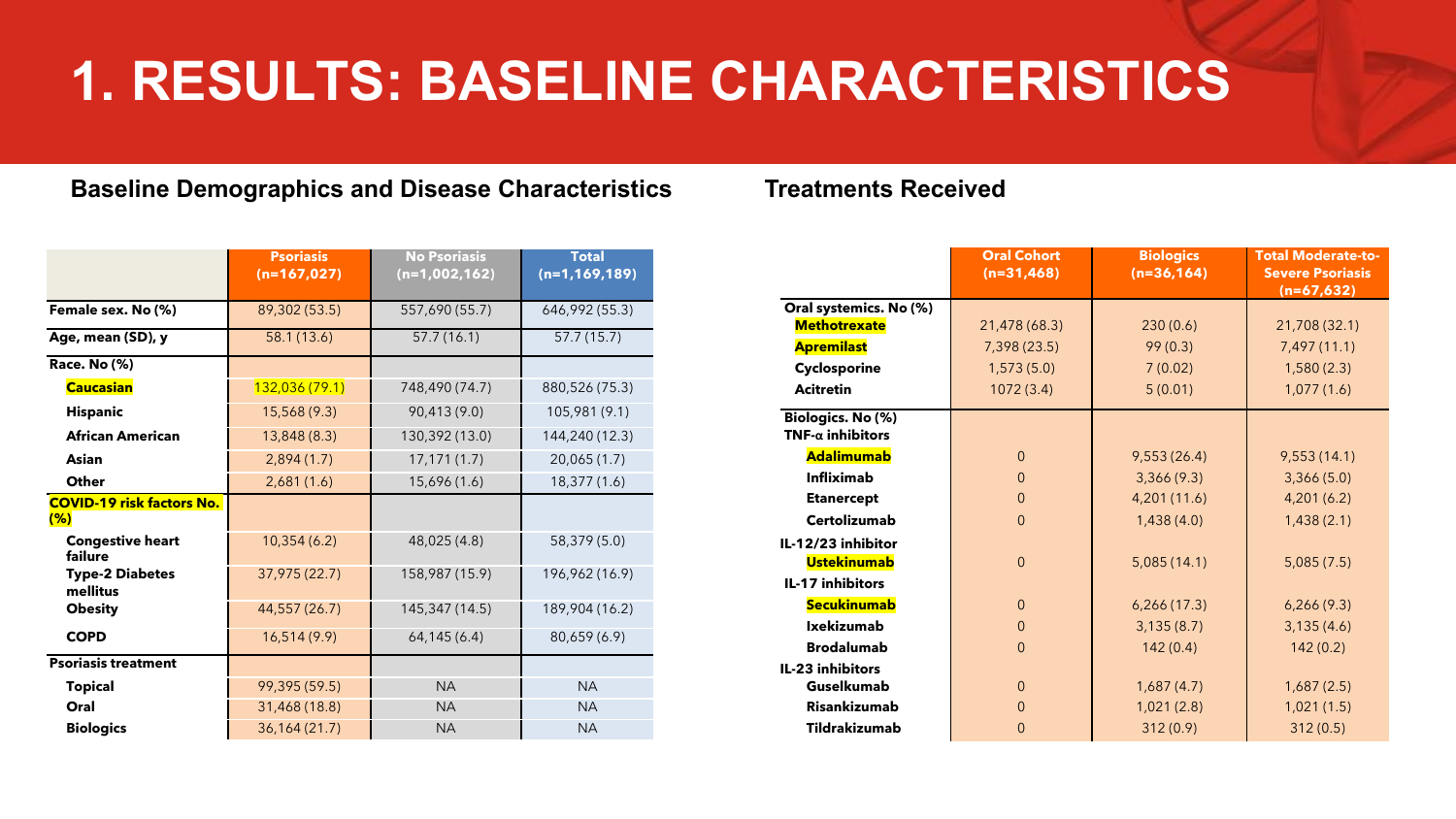# **2. RESULTS: POISSON REGRESSION**

| Factor                            | Adjusted Incidence Rate Ratios (95%<br>CI | P Value  |
|-----------------------------------|-------------------------------------------|----------|
| Psoriasis vs. No Psoriasis        | $1.33(1.23 - 1.38)$                       | < 0.0001 |
| <b>Biologics vs Topical</b>       |                                           |          |
| <b>TNFi vs Topical</b>            | $0.82(0.69 - 0.95)$                       | < 0.0029 |
| Ustekinumab vs Topical            | $0.96(0.74 - 1.18)$                       | < 0.7282 |
| IL-17i vs Topical                 | 1.06 (0.90-1.22)                          | < 0.4848 |
| IL-23i vs Topical                 | $0.72(0.40-1.05)$                         | < 0.0510 |
| Oral Agents vs Topical            |                                           |          |
| Acitretin vs. Topical             | $0.86(0.53-1.41)$                         | < 0.5630 |
| Cyclosporine vs. Topical          | $0.94(0.64-1.39)$                         | < 0.7569 |
| Methotrexate vs. Topical          | $0.75(0.67-0.86)$                         | < 0.0001 |
| <b>Apremilast vs. Topical</b>     | $0.69(0.55-0.85)$                         | < 0.0006 |
| <b>Biologics vs Oral Agents</b>   |                                           |          |
| TNFi vs Oral Agents               | $1.07(0.91-1.25)$                         | < 0.4221 |
| <b>Ustekinumab vs Oral Agents</b> | $1.25(0.99 - 1.59)$                       | 0.0604   |
| IL-17i vs Oral Agents             | $1.36(1.13-1.63)$                         | < 0.0009 |
| IL-23i vs Oral Agents             | $0.93(0.66 - 1.31)$                       | < 0.6784 |
| <b>Biologics vs No Psoriasis</b>  |                                           |          |
| <b>TNFi vs No Psoriasis</b>       | $1.17(1.03 - 1.32)$                       | < 0.0127 |
| Ustekinumab vs. No Psoriasis      | $1.37(1.07 - 1.70)$                       | < 0.0041 |
| IL-17i vs No Psoriasis            | $1.51(1.06 - 1.76)$                       | < 0.0001 |
| IL-23i vs No Psoriasis            | $1.03(0.85 - 1.42)$                       | < 0.8521 |

#### **Age and Sex-Adjusted Incidence Rate Ratios (aIRR):**

- Psoriasis patients had a 33% increase in COVID incidence compared to controls.
- **THE-a inhibitor use was associated with a 18% reduction in** COVID incidence vs. topical cohort and a 17% increase vs. controls.
- Methotrexate use was associated with a 25% reduction in COVID incidence vs. topical cohort.
- Apremilast use was associated with a 31% reduction in COVID incidence vs. topical cohort.
- IL-17 inhibitor use was associated with a 36% increase in COVID incidence vs. the oral cohort and a 51% increase vs. controls.
- Ustekinumab use was associated with a 37% increase in COVID incidence vs. controls and a non-significant 25% increase vs. the oral cohort.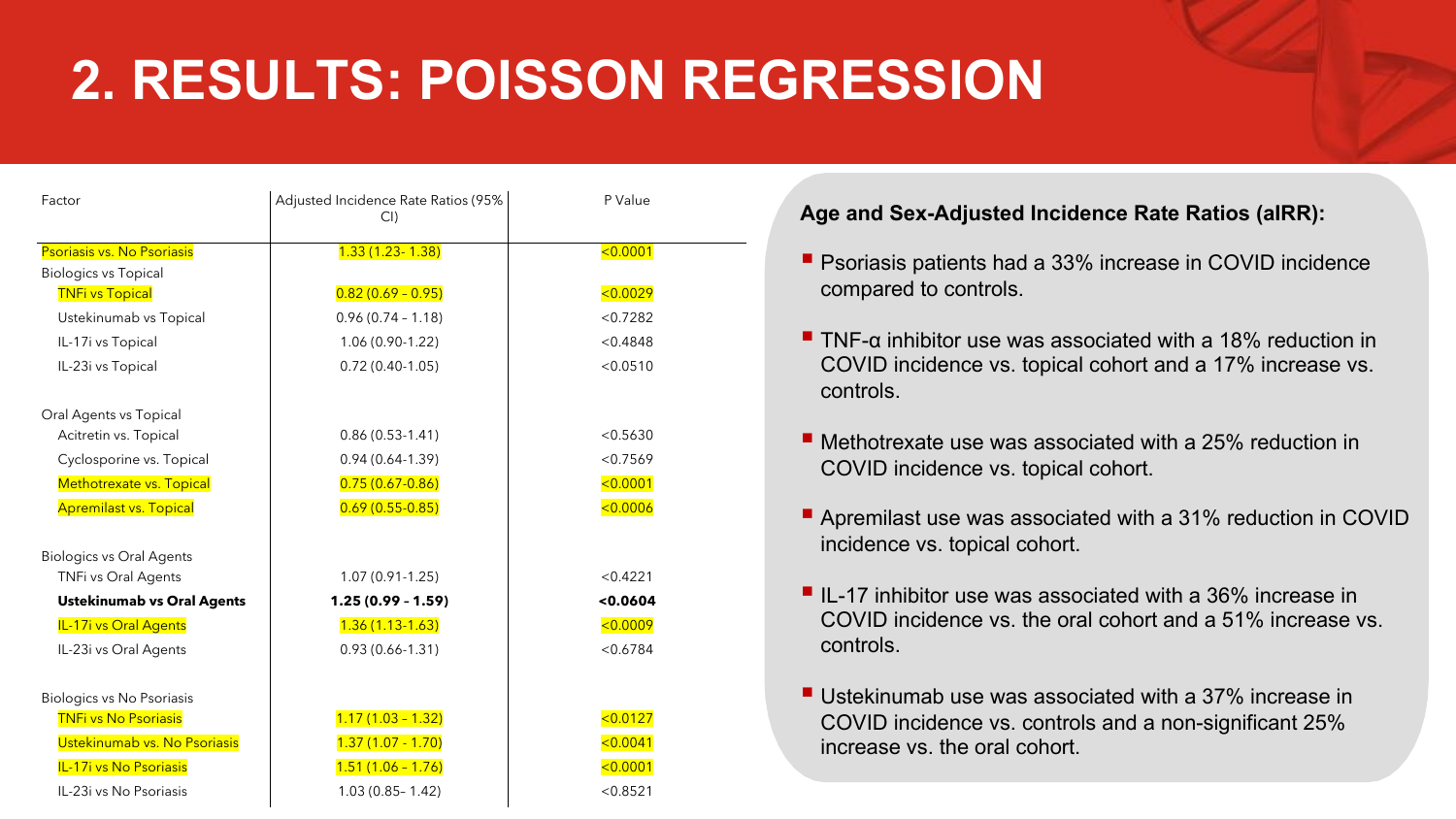## **3. RESULTS: MULTIVARIATE LOGISTIC REGRESSION**

| Factor                            | Adjusted Odds Ratio (95%<br>CI | P Value  |
|-----------------------------------|--------------------------------|----------|
| <b>Psoriasis</b>                  | $1.182(1.132 - 1.234)$         | < 0.0001 |
| Age                               | 0.997 (0.996-0.998)            | < 0.0001 |
| Sex: Male vs. Female              | $0.977(0.945 - 1.009)$         | < 0.1605 |
| Race: Caucasian vs. Non-Caucasian | $0.519(0.501 - 0.537)$         | < 0.0001 |
| Congestive heart failure          | 2.087 (1.978-2.202)            | < 0.0001 |
| <b>COPD</b>                       | 1.519 (1.441-1.600)            | < 0.0001 |
| Type-2 Diabetes mellitus          | 1.722 (1.656-1.790)            | < 0.0001 |
| Obesity                           | 1.588 (1.529-1.640)            | < 0.0001 |
|                                   |                                |          |
|                                   |                                |          |
| <b>TNFi vs. Topical</b>           | $0.874(0.766 - 0.998)$         | < 0.0469 |
| Ustekinumab vs. Topical           | 1.028 (0.823-1.285)            | < 0.8070 |
| IL-17i vs. Topical                | 1.081 (0.921-1.269)            | < 0.3395 |
| IL-23i vs. Topical                | $0.739(0.532 - 1.026)$         | < 0.0709 |
| Acitretin vs. Topical             | $0.834(0.507 - 1.372)$         | < 0.4745 |
| Cyclosporine vs. Topical          | $0.914(0.617 - 1.353)$         | < 0.6535 |
| Methotrexate vs. Topical          | $0.808(0.712 - 0.919)$         | < 0.0011 |
| <b>Apremilast vs. Topical</b>     | $0.702(0.565 - 0.873)$         | < 0.0014 |
| Age                               | $0.996(0.993 - 0.999)$         | < 0.0095 |
| Sex: Male vs. Female              | $0.935(0.865 - 1.010)$         | < 0.0896 |
| Race: Caucasian vs. Non-Caucasian | $0.531(0.489 - 0.576)$         | < 0.0001 |
| Congestive heart failure          | 1.934 (1.711-2.186)            | < 0.0001 |
| COPD                              | 1.338 (1.194-1.499)            | < 0.0001 |
| Type-2 Diabetes mellitus          | 1.551 (1.421-1.692)            | < 0.0001 |
| Obesity                           | 1.391 (1.280-1.512)            | < 0.0001 |

**Comorbidity and Demographic Adjusted Odds Ratios (aOR):**

- Adjusting for demographic variables and comorbidities, psoriasis patients were 18% more likely to have an incident COVID infection (aOR, 1.18; 95% CI, 1.13-1.23) compared to controls.
- Decreasing age, non-Caucasian ethnicity, and comorbidities were strongly associated with a greater risk of COVID infection in patients and controls.

#### **Subset Analyses:**

- TNF- $\alpha$  inhibitor users were 13% less likely to have an incident COVID-infection (aOR, 0.87; 95% CI, 0.77- 1.00) compared to patients on topical therapy.
- Though non-significant, IL-23 inhibitor users were 26% less likely to have an incident COVID-infection compared to patients on topical therapy (aOR, 0.74; 0.53-1.03).
- Methotrexate users were 19% less likely to have an incident COVID-infection (aOR, 0.81; 0.71-0.92) compared to patients on topical therapy.
- Apremilast users were 30% less likely to have an incident COVID-infection compared to patients on topical therapy (aOR, 0.70; 0.57-0.87).